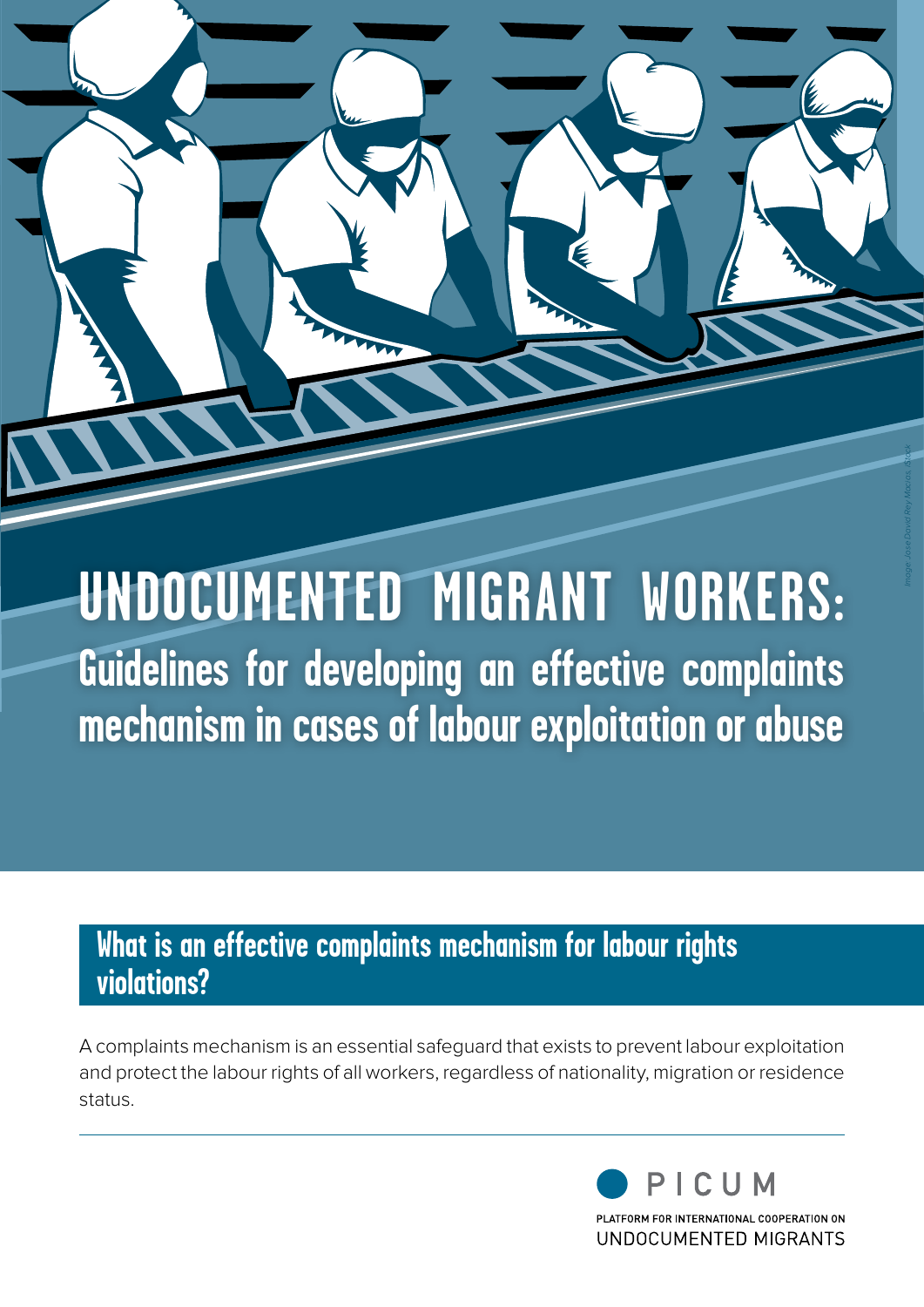# **What barriers do undocumented workers face?**

If an undocumented worker files a complaint to the labour authorities, neither the police nor the immigration authorities need to be involved. In a number of EU member states, however, undocumented workers are prevented from filing a complaint due to a lack of clear separation between labour inspection and immigration control.<sup>1</sup> The police frequently accompany labour inspectors during inspections. The police are usually required to check the residence permits of workers and labour inspectors are often

required to report all persons found without residence status to the immigration authorities. These practices undermine the objectives of a complaints mechanism and enable exploitation by preventing undocumented workers from reporting violations and claiming their rights.

Contrary to the provisions of the Employers' Sanctions Directive, in some member states there are also no specific provisions in national law on how to make a complaint.<sup>2</sup>

In most member states there is no possibility for undocumented migrant workers to complain through third parties, such as NGOs, trade unions, or migrant workers' organizations.

#### **COMPLAINTS MECHANISMS IN EU LAW**

Legal provisions requiring or indicating need for effective complaints mechanisms for labour rights violations can be found in several international and regional instruments. In many cases labour rights violations are civil labour law matters, while in others criminal law and justice provisions apply. At EU level, these include:

The **Employers' Sanctions Directive** (2009/52/EC) establishes sanctions for employers who hire undocumented workers. The directive also includes specific provisions aimed at protecting undocumented workers' rights, including the availability and accessibility of complaint mechanisms (Article 13.1); the recuperation of outstanding wages (Articles 6.1, 6.2 and 6.3); and access to residence permits (Article 13.4). It requires member states to implement procedures to facilitate and process complaints from undocumented workers.

The **Anti-Trafficking Directive** (2011/36/EU) sets out EU member states' responsibility to identify, protect, and support victims of human trafficking. It requires governments to establish appropriate mechanisms aimed at the early identification of, assistance to and support for victims, in cooperation with relevant support organisations (Article 11). An effective complaints mechanism for labour exploitation would be one such mechanism.

The **Victims of Crime Directive** (2012/29/EU) establishes minimum standards for the rights, support and protection of victims of crime. The directive applies to all victims regardless of residence status (Article 1). Although not explicitly required by the Directive, a complaints mechanism effective for undocumented migrants would be a critical implementing measure for undocumented victims of labour exploitation that is a crime, and violence in the workplace, to access their rights under the directive.

- 1 A PICUM position paper Employer Sanctions: Impacts on undocumented migrant workers' rights in four EU countries (2015) found this to be the case in Belgium, Italy, the Czech Republic, and the Netherlands.
- 2 See Association for Legal Intervention Unprotected. Migrant workers in an irregular situation in Central Europe (2014)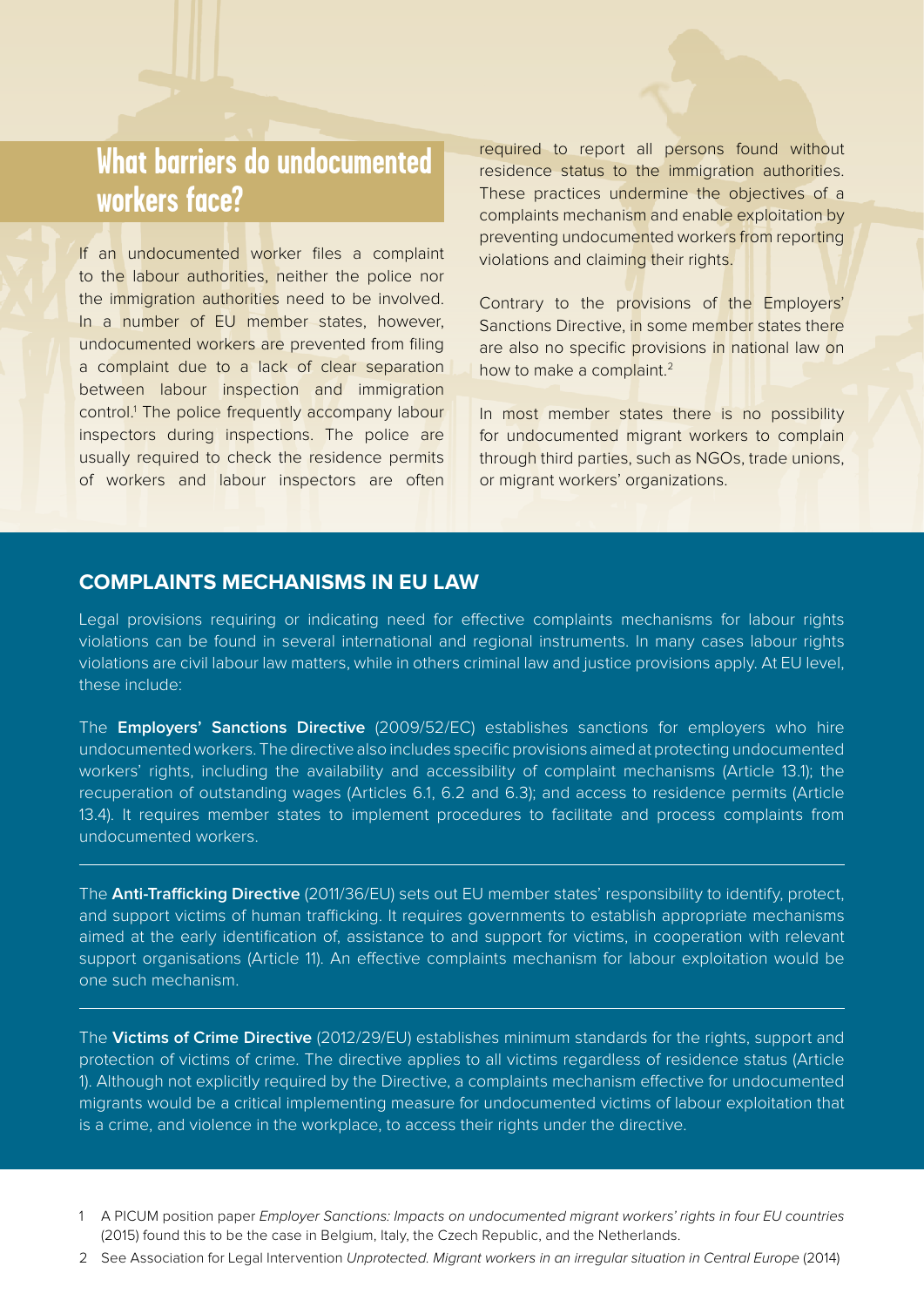# **What makes a complaint mechanism effective?**

Complaints mechanisms should be transparent, fair, independent, accessible, responsive, speedy, and socially inclusive. The main principles of effective complaints mechanisms include:

## **The Firewall**

- > The firewall<sup>3</sup> is a **clear separation in law and practice** between putting forward a complaint to the relevant national body and any proceedings related to immigration. Coming forward with a complaint should not lead to any reprisals for the undocumented worker in relation to their immigration status. This includes protection from fines and other administrative sanctions, prosecution for immigration-related criminal offences, arrest, detention and deportation.
- **>** The firewall principle should also **apply in routine labour inspections** that are not initiated by the worker themselves but through inspections of relevant bodies.

### **The Complaints Body**

- **>** Sufficient **investigative powers should be granted** to the body that is responsible for properly assessing the complaint.
- **>** The complaints body should be granted access **to all places of employment**, including private residences.
- **>** The body responsible for complaints mechanisms should be **adequately resourced**.
- **>** Complaints mechanisms should be geared towards the **protection of workers**.

## **Legal Proceedings**

- **>** The undocumented worker should have the **right to be involved** and supported by a third party in any proceedings.
- **>** The undocumented worker should have the **right to appeal** the decision in a court or other relevant independent body.
- **>** There should be guaranteed **access to legal aid** for undocumented workers who wish to file a complaint and access to other means of legal representation in countries where legal aid is not available.

#### **Residence Status**

**>** The complaints body should **request a temporary residence permit** for the undocumented worker and their family for the duration of the procedure, with the possibility of extension.

#### **Unpaid Wages and Compensation**

- **>** The complaints body should have the right as appointed by the government to **award unpaid wages and compensation** to the undocumented worker even if the worker is no longer residing in the country.
- **>** A precise mechanism should be put in place to ensure that unpaid wages and compensation awarded **are actually received by the undocumented worker**.

3 See the European Commission Against Racism and Intolerance (ECRI) General Policy Recommendation No.16: on **Sangle 2016** Irregularly Present Migrants from Discrimination (2016)